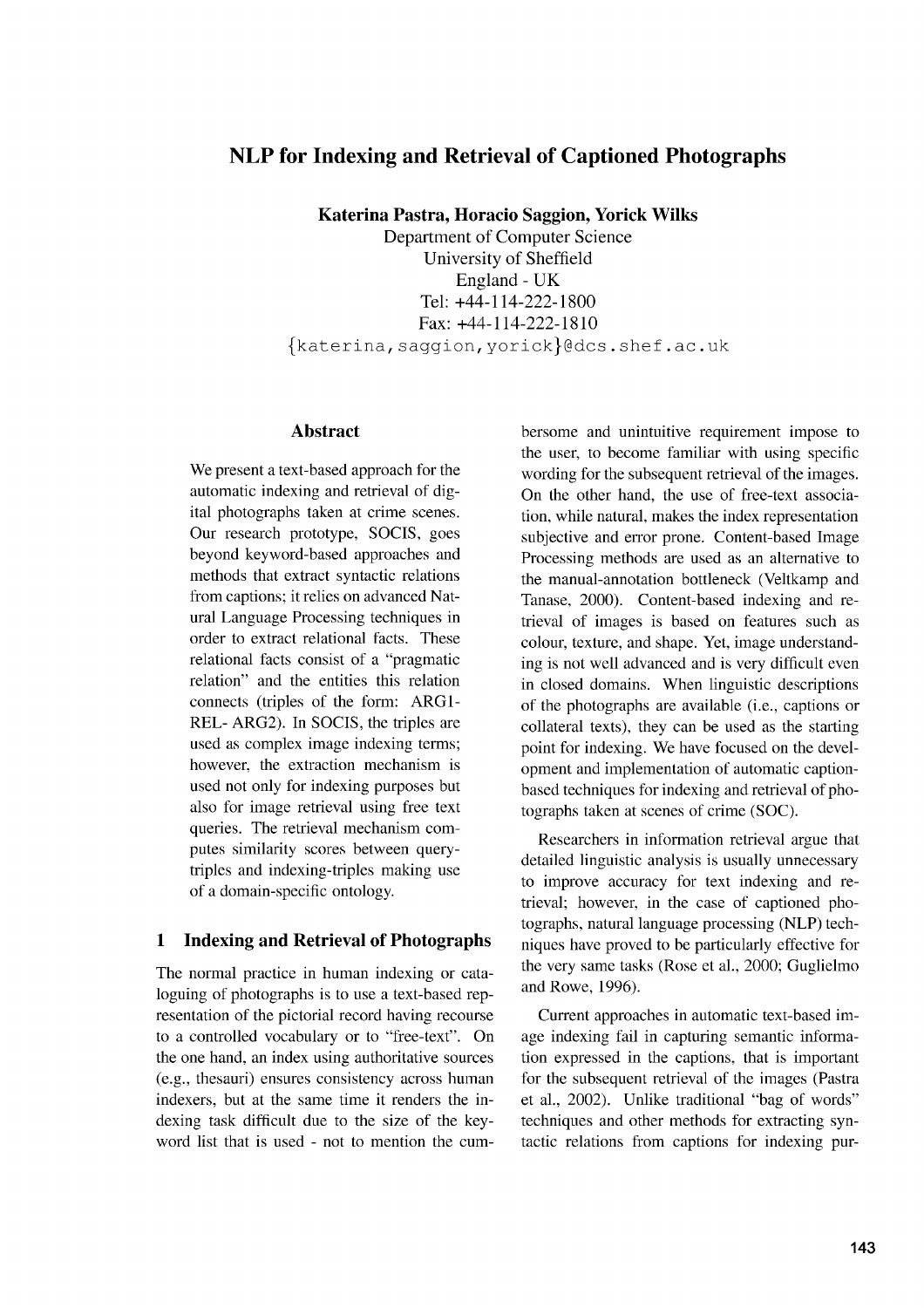poses, our prototype extracts meaning representations that capture pragmatic relations between objects depicted in the photographs. Therefore, most of the complexity of the written text is eliminated, while its meaning is retained in an elegant and simple way. The relational facts that are extracted are of the form: ARG1-RELATION-ARG2 and they are used as indexing terms for the crime scene visual records. In these triples, the arguments may be simple or complex noun phrases, whereas the relations express locative arrangements, partof associations and other relations, all coming up to 17 different relations as indicated through the analysis of a corpus of 1000 captions. The notion of extracting structres that capture semantic relations among entities originates from early theories on text representation. Our approach bears a loose connection to the "Preference Semantics" theory (Wilks, 1975; Wilks, 1978); however, in the latter, the RELATIONs captured in semantic templates were a mixture of CASE and ACT denoting relations, whereas SOCIS focuses on "static", pragmatic relations between tangible objects. The binary relational templates extracted by SOCIS allow for the indexing terms to capture semantic equivalences and differences that go beyond syntactic dependencies, bindings to specific wording or implied information such as the absence/presence of objects : "red substance on yellow table" vs. "yellow substance on red table", "knife on table" vs. "blade on bar counter", and "cable around neck" vs. "neck with cable removed" respectively.

SOCIS consists of a pipeline of processing resources that perform the following tasks: (i) pre-processing (e.g., tokenisation, POS tagging, named entity recognition and classification, etc.); (ii) parsing and naive semantic interpretation; (iii) inference; (iv) triple extraction.

The rest of this paper describes our method for indexing and retrieval using relational facts.

## 2 Ontology and Indexing Terms

We have made use of the British Police Information Technology Organisation Common Data Model and a collection of formal reports produced by scene of crime officers (SOCO) to develop OntoCrime, a concept hierarchy that structures concepts relevant to SOC investigation (e.g., physical evidence, trace evidence, weapon, cutting instrument, criminal event etc.). The ontology is used during indexing-term computations. Two types of indexing terms are obtained for each caption: (i) "lexical" terms, which are canonical representation of objects mentioned in the caption; and (ii) triples of the form *(Argument', Relation, Argument2),* where *Relation* is the name of the relation and *Argument,* are its arguments. The arguments have the form *Class : String,* where *Class* is the immediate hypernym the entity belongs to (according to OntoCrime), and *String* is of the form *(AdjlQual) \* Head,* where *Head* is the head of the noun phase and *Adj* and *Qual* are adjectives and nominal qualifiers syntactically attached to the head. For example, the noun phrase "the left rear bedroom" is represented as *premises : left rear bedroom* and the full caption "neck with cable removed" is represented as *(body part : neck, Without, physical object : cable).*

## 3 NLP Processes

We have used some resources available within GATE (Cunningham et al., 2002) and have integrated a robust parser and inference mechanism implemented in Prolog. The preprocessing consists of a simple tokeniser that identifies words and spaces, a sentence segmenter, a named entity recogniser specially developed for the SOC, a POS tagger, and a morphological analyser. The NE recogniser identifies all the types of named entities that may be mentioned in the captions such as: *address, age, conveyance-make, date, drug, gun-type, identifier, location, measurement, money, offence, organisation, person, time.* It is a rule-based module developed through intensive corpus analysis and implemented in JAPE (Cunningham et al., 2002), a regular pattern matching formalism within GATE. Part of speech tagging is done with a transformation-based learning tagger whose lexicon has been adapted to the SOC, and lemmatisation is performed with a robust rule-based system. The lexicon of the domain was obtained from the corpus and appropriate part of speech tags were produced semi-automatically (this lexicon is used during POS tagging).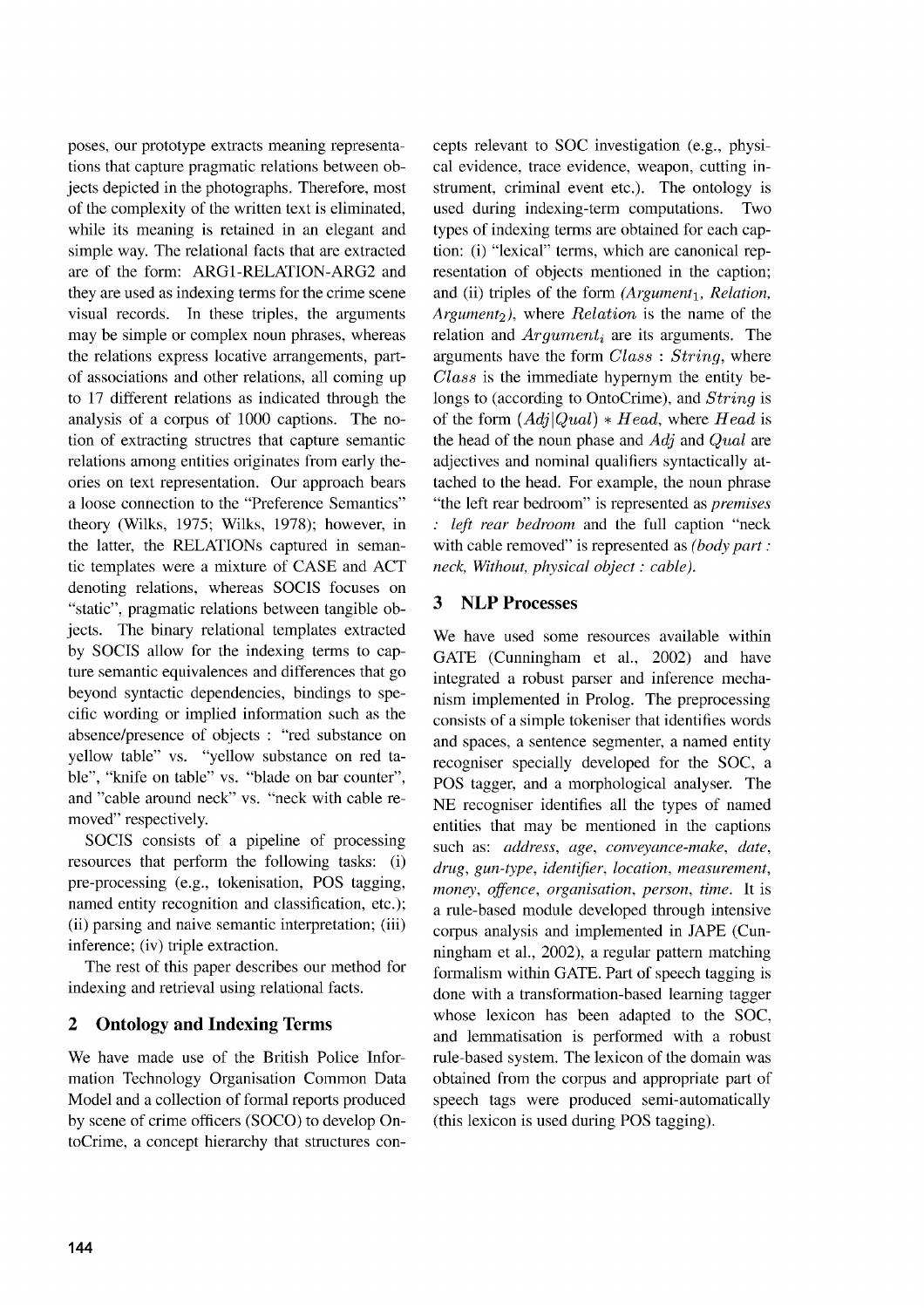Logical forms for each caption are obtained through a bottom-up parsing component that uses a context-free syntactic-semantic grammar. Logical forms are mapped into the ontology using a lexicon attached to the ontology (implemented in XI (Gaizauskas and Humphreys, 1996)) and a number of rules. After the "explicit" semantics is mapped into the ontology, the following procedure is applied: each triple mapped onto the model is examined in the order it is asserted. For each triple X-Rel-Y, the system checks whether X and Y occur as arguments in other relations and in that case rules that account for transitive and distributive properties of the semantic relations such as AND-distribution, WITH-transitivity, WITHdistribution, etc. are fired to infer new triples (Pastra et al., 2003). Our AND-distribution rule over "On" is stated with the following rule:

**If** X-And-Y & Y-On-Z **Then** X-On-Z

The WITH-distribution rule is stated as follows:

**If** X-With-Y & Y-REL-Z **Then** X-REL-Z

So a caption such as "knife together with revolver in kitchen" is represented with the triples:

- *• (i) (cutting instrument : knife, With, firearm: revolver)*
- (ii) *(firearm : revolver, In, part of dwelling kitchen)*
- (iii) *(cutting instrument : knife, In, part of dwelling : kitchen)*

where triple (iii) was inferred using the rule.

We have evaluated the triple extraction and inference mechanism using a test corpus of 500 captions and obtained accuracy of 80%. This glassbox evaluation has indicated refinements to the extraction rules and has also enhanced the set of inferences that the system should be able to make.

### **4 Querying and Retrieval**

The same semantic representation mechanism is also used for retrieval; SOCIS allows for free text querying. The system's interface prompts the user to think as if completing a sentence of the form

"show me all the photographs in the database that depict...". This query is then processed exactly as if it was a caption (as described in the previous section 3). Relational facts are extracted from the query, if possible. These relational facts are then matched against each photograph's indexing terms and similarity scores are computed. For triples to match, their RELATION slot has to be identical. Then, a score is computed that takes into account class and argument similarity. OntoCrime is used to compute the semantic distance of the nodes needed to be transversed in order to find a class match. The formula we implement for computing the similarity between query term  $T_1 = (Class_1 :$ Arg<sub>1</sub>, Rel, Class<sub>2</sub> : Arg<sub>2</sub>) and indexing term  $T_2 = (Class_3 : Arg_3, Rel, Class_4 : Arg_4)$  is as follows:

$$
Sim(T_1,T_2)=\\ \alpha_1*OntoSim(Class_1,Class_3)+\\ \alpha_2*OntoSim(Class_2,Class_4)+\\ \alpha_3*ArgSim(Arg_1, Arg_3)+\\ \alpha_4*ArgSim(Arg_2, Arg_4)
$$

where  $OntoSim(X, Y)$  is the inverse of the length between *X* and Y in OntoCrime, and *ArgSim(A, B)* is computed using the formula:

 $ArgSim(A, B) =$  $\beta_1 * Match(A_{Head}, B_{Head}) +$  $\beta_2 * Match(A_{Qual}, B_{Qual}) +$  $\beta_3 * Match(A_{Adj}, B_{Adj})$ 

where  $Match(X, Y)$  is 1 when  $X = Y$  and 0 when  $X \neq X$ . The weighs  $\alpha_i$  and  $\beta_i$  have to be experimentally identified. When more than one relational fact is extracted from the query, the system attempts to match each query triple with each indexing term of each photograph and a sum of the scores that each photograph receives is calculated and used for the final selection of the most appropriate images to be returned to the user. In cases when no relational facts can be extracted from the query, simple keyword extraction (following the rules for argument extraction for the triples) and matching takes place, using the ontology for se